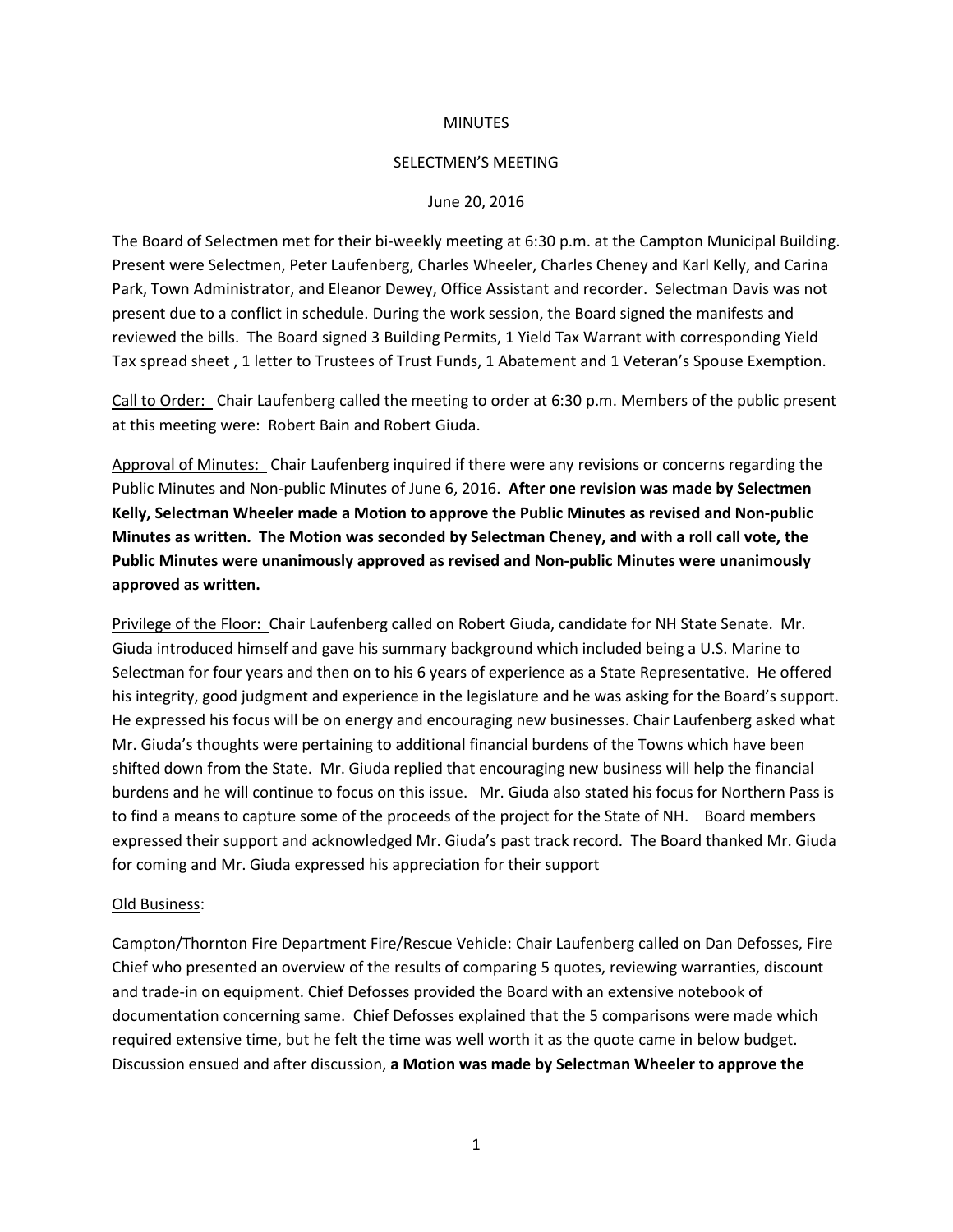# **proposal from E-1 for the Fire/Rescue vehicle in the amount of \$452,874.00. The Motion was seconded by Selectman Cheney and with a roll call vote, the Motion was unanimously approved.**

Building Permit Revisions: Carina explained that Chair Laufenberg suggested to include a question on the permit as to whether or not the property is located on a Class VI Road and a list of the maintained Town roads be attached to the Building Permit. Also, discussion ensued regarding carbon copies or not. The Board's consensus was not to have carbon copies so that the permits could be accessible on the website. Carina will draft the revisions for the Board to review for approval. A Fee schedule still has to be researched of various surrounding Towns before a decision is made on revised fees.

## New Business:

Bid Opening – 2016 Paving Proposals: Three proposals were presented as follows: R & D Paving, Inc. (in the amount of \$169,650.26), Bryant Paving (in the amount of \$185,088.80), and GMI Asphalt, LLC. (in the amount of \$181,264.20). **After comparisons being equal, other than price, the Board unanimously approved the paving proposal of R & D Paving in the amount of \$169,650.26 for paving to be performed on a portion of Bog Road, Winterbrook Road and Pond Road. Discussion also ensued as to possibly extending the paving on Bog to go down the hill on Beech Hill (before the dam). Mr. Bain will discuss with R & D Paving, Inc.** 

Beebe River Water & Sewer System Update: Mr. Bain, Road Agent, who has been very instrumental assisting Carina, Rowell Septic and Mark Johnston in the septic blockage issue at Beebe River explained the issues to the Board and explained that the blockage has been flushed out and sewage is presently flowing; however, he was not sure if this is a permanent solution. **After discussion with the Board, it was agreed that Mr. Bain meet with Rowell Septic to discuss their present findings and suggestions on how to proceed. Mr. Bain will then report back to the Board.**

RFP for Legal Services – Proposal Reviews: Carina provided the Board with a summary spreadsheet of the proposals. **After discussion and suggestions from Attorney Dan Crean, the Board agreed to accept the proposal from the law firm of Gardner, Fulton & Waugh, PLLC and Carina will schedule a time for the Board to meet face to face.**

Primex Contribution Assurance Program (CAP): Carina explained that the Town participated in this program last year and Primex would like confirmation as to whether or not the Town will participate which would guarantee a "maximum" 9% increase. **The Board agreed to continue with Primex and to continue to participate in the CAP program.** 

Campton Village Water Precinct: Carina explained the communication issues presented by DES with the Precinct; however, she spoke with Rick Skarinka, of DES who acknowledged that he has now scheduled a meeting with the Precinct Commissioners in July, but he just wanted the Board to be aware of the unresolved compliance issues (in addition to communication issues) which were outlined in Emily Jones' email directed to Carina and copies provided to the Board.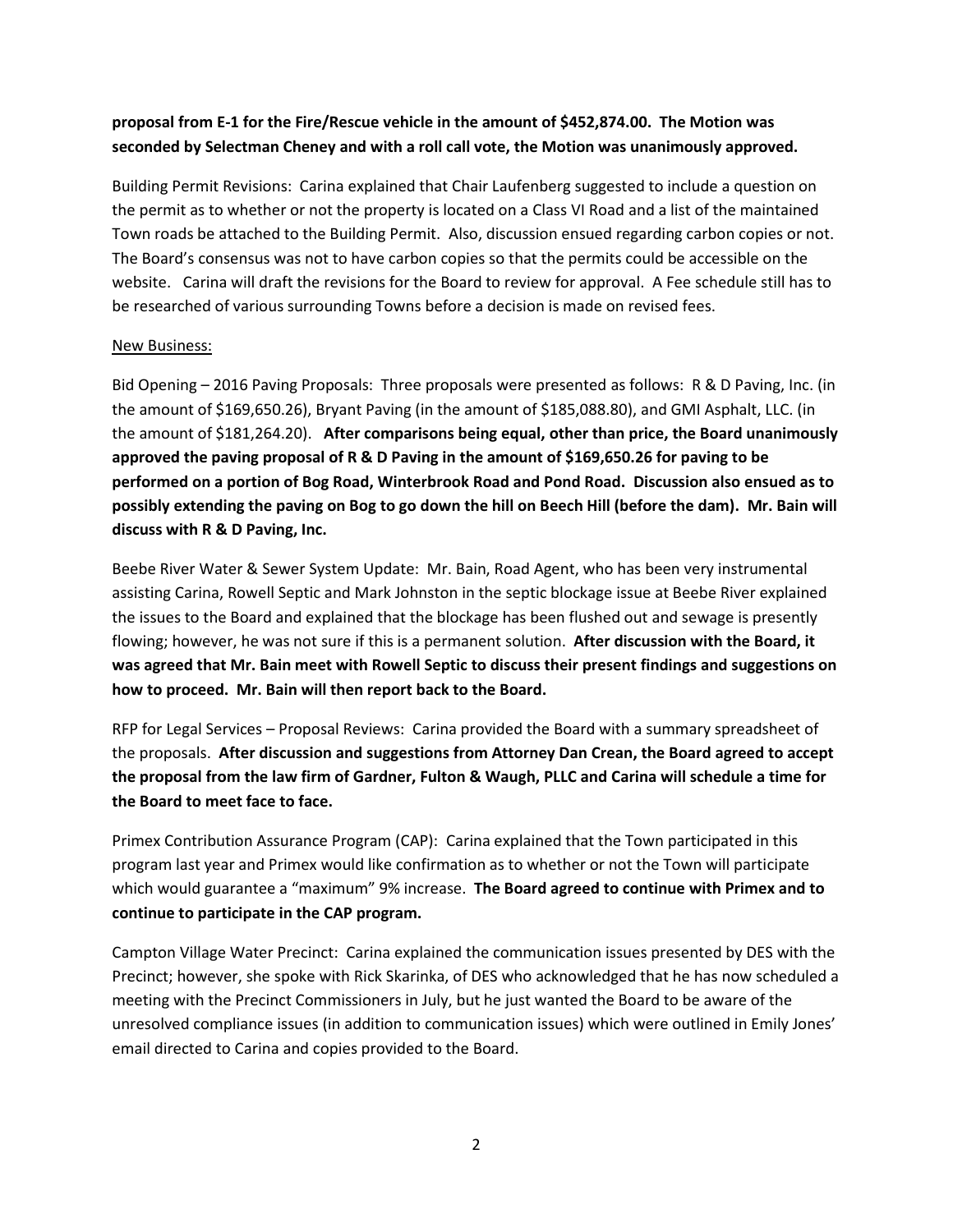Abatement Requests: Carina explained that she had two requests. One is a trailer in Six Flags which was assessed and taxed to the wrong owner and efforts have been taken to remediate the issues with the condemned trailer. **Carina recommended the abatement and the Board concurred**. Carina will discuss further with Hannah Joyce, Town Clerk/ Tax Collector on procedures. The second abatement is a camper at Branch Brook that was not taken off the books after confirmation was made of registration last fall. **The Board agreed to abate.**

Grounds Maintenance: Peter Vaillancourt was in the office this past week an inquiring if the Board would like him to remove the trees along the parking lot that are dead and to spread the mulch. **The Board agreed to have Mr. Vaillancourt remove the trees and spread the mulch.** Mr. Vaillancourt also suggested a solar light might work to illuminate the new sign at the Fire Department without having the expense of running electricity to the sign. Mr. Vaillancourt will check into this further. Carina informed the Board that Mr. Vaillancourt fixed the issue with the irrigation hose outside the Town Clerk/Tax Collector's Office.

Correspondence: Carina stated that Congressman Frank Guinta would like to use the Community Room to hold a Town Hall meeting for residents of Campton. On Wednesday, July 20, 2016 in the evening. **After discussion, the Board agreed to the use of the Community Room; however, as long as it was not being used for a campaign event. Carina explained that Congressman Guinta will give a brief update on the new legislation, etc. and will hold a question and answer period. The Board then concurred.**

Alisoun Hodges sent a resignation letter resigning as a member of the Campton Conservation Commission, effective immediately as she will be moving to Thornton.

Public Notice was received regarding the Department of Energy requiring an Environmental Impact State for the most recent proposed route for Northern Pass. Carina will electronically forward to Board members the packet received concerning same.

Carina explained that she only had two quotes for the water softener installation (regarding the filtration system), she was waiting for one more. The Board informed Carina that they do not want a water softener system. They would like a quote only for carbon cartridge filters. Carina will get quotes.

A notice was received from Central NH Health Partnership announcing their first Annual Meeting to be held at The Common Man Inn, Plymouth, NH on Wednesday, June 29, 2016, from 3:00 p.m. to 6:00 p.m. RSVP is required by 6/24/16.

Jennah, from NEEBCo has contacted Carina regarding short term and long term disability and life insurance are due for renewal in July and she presented quotes; however, advised of a vision plan that employees could enroll in with deductions from their paycheck, and depending on if enough employees enroll, the Town could save money on the disability and life quotes. Carina will reach out to Town employees to inquire if there is any interest.

Non-public Session in accordance with RSA 91-A: 3, II (a-i): **Chair Laufenberg made a Motion to go into Non-public Session under RSA 91-A: 3, II (a-i) pertaining to tax deeded property update and personnel.**